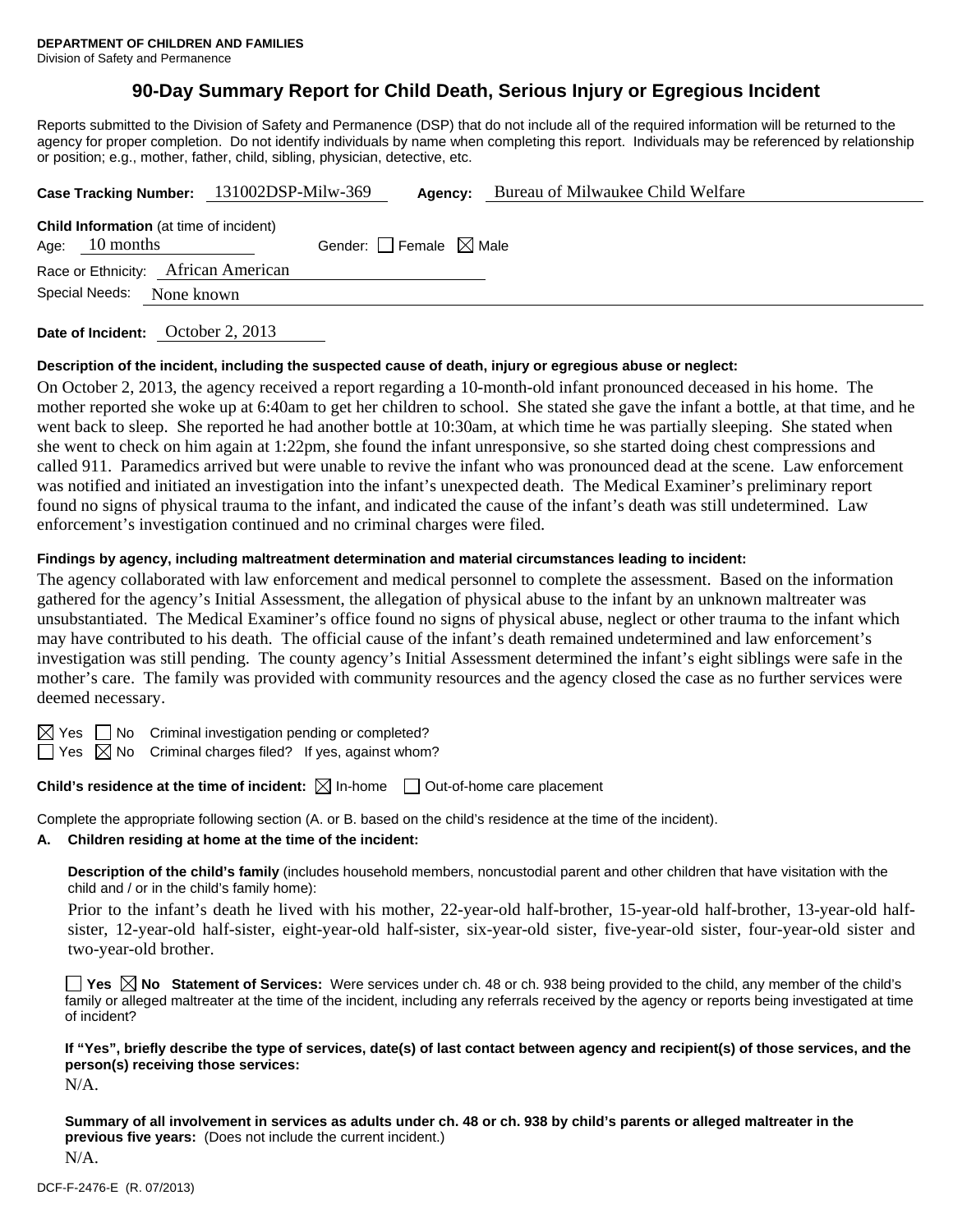**Summary of actions taken by the agency under ch. 48, including any investigation of a report or referrals to services involving the child, any member of the child's family living in this household and the child's parents and alleged maltreater.** (Does not include the current incident.)

(Note: Screened out reports listed in this section may include only the date of the report, screening decision, and if a referral to services occurred at Access. Reports that do not constitute a reasonable suspicion of maltreatment or a reason to believe that the child is threatened with harm are not required to be screened in for an initial assessment, and no further action is required by the agency.)

On 3/13/2000, the agency screened in a CPS report alleging neglect to the four-month-old (now 14-year-old), six-year-old (now adult), eight-year-old (now adult), and nine-year-old (now adult) siblings by the mother. An assessment was completed and no unsafe conditions were found. Neglect was unsubstantiated, and the agency closed the case.

On 4/11/2002, the agency screened in a CPS report alleging physical abuse to an eight-year-old sibling (now an adult) by the mother. An assessment was completed and no safety concerns were found. The allegation was unsubstantiated and the agency closed the case.

On 3/7/2012, the agency screened in a CPS report alleging neglect to the three-year-old (now four-year-old), four-year-old (now five-year-old), five-year-old (now six-year-old), 10-year-old (now 12-year-old), 12-year-old (now 13-year-old), and 14-year-old (now 15-year-old) siblings by the mother. An assessment was completed and no unsafe conditions were found. Neglect was unsubstantiated, and the agency closed the case.

## **Summary of any investigation involving the child, any member of the child's family and alleged maltreater conducted under ch. 48 or ch. 938 and any services provided to the child and child's family since the date of the incident:**

The agency collaborated with law enforcement and medical personnel to complete the assessment. Based on the information gathered for the agency's Initial Assessment, the allegation of physical abuse to the infant by an unknown maltreater was unsubstantiated. The Medical Examiner's office found no signs of physical abuse, neglect or other trauma to the infant which may have contributed to his death. The official cause of the infant's death remained undetermined and law enforcement's investigation continued. The county agency's Initial Assessment determined the infant's eight older half-siblings safe in the mother's care. The family was provided with community resources and the agency closed the case as no further services were deemed necessary. On December 20, 2013, the Medical Examiner's final report determined the infant's death resulted from Sudden Infant Death Syndrome, by natural causes. No foul play was suspected and no additional concerns were identified that may have contributed to his death.

## **B. Children residing in out-of-home care (OHC) placement at time of incident:**

## **Description of the OHC placement and basis for decision to place child there:** N/A.

# **Description of all other persons residing in the OHC placement home:**

N/A.

**Licensing history:** Including type of license, duration of license, summary of any violations by licensee or an employee of licensee that constitutes a substantial failure to protect and promote the welfare of the child. N/A.

| Summary of any actions taken by agency in response to the incident: (Check all that apply.) |                                                      |  |                                                   |  |  |
|---------------------------------------------------------------------------------------------|------------------------------------------------------|--|---------------------------------------------------|--|--|
| $\boxtimes$                                                                                 | Screening of Access report                           |  | Attempted or successful reunification             |  |  |
| $\overline{\square}$                                                                        | Protective plan implemented                          |  | Referral to services                              |  |  |
|                                                                                             | Initial assessment conducted                         |  | Transportation assistance                         |  |  |
| $\Box$                                                                                      | Safety plan implemented                              |  | Collaboration with law enforcement                |  |  |
|                                                                                             | Temporary physical custody of child                  |  | Collaboration with medical professionals          |  |  |
| Ē                                                                                           | Petitioned for court order / CHIPS (child in need of |  | Supervised visitation                             |  |  |
|                                                                                             | protection or services)                              |  | Case remains open for services                    |  |  |
|                                                                                             | Placement into foster home                           |  | Case closed by agency                             |  |  |
|                                                                                             | Placement with relatives                             |  | Initiated efforts to address or enhance community |  |  |
|                                                                                             | Ongoing Services case management                     |  | collaboration on CA/N cases                       |  |  |
|                                                                                             |                                                      |  | Other (describe):                                 |  |  |

# **FOR DSP COMPLETION ONLY:**

**Summary of policy or practice changes to address issues identified during the review of the incident:**